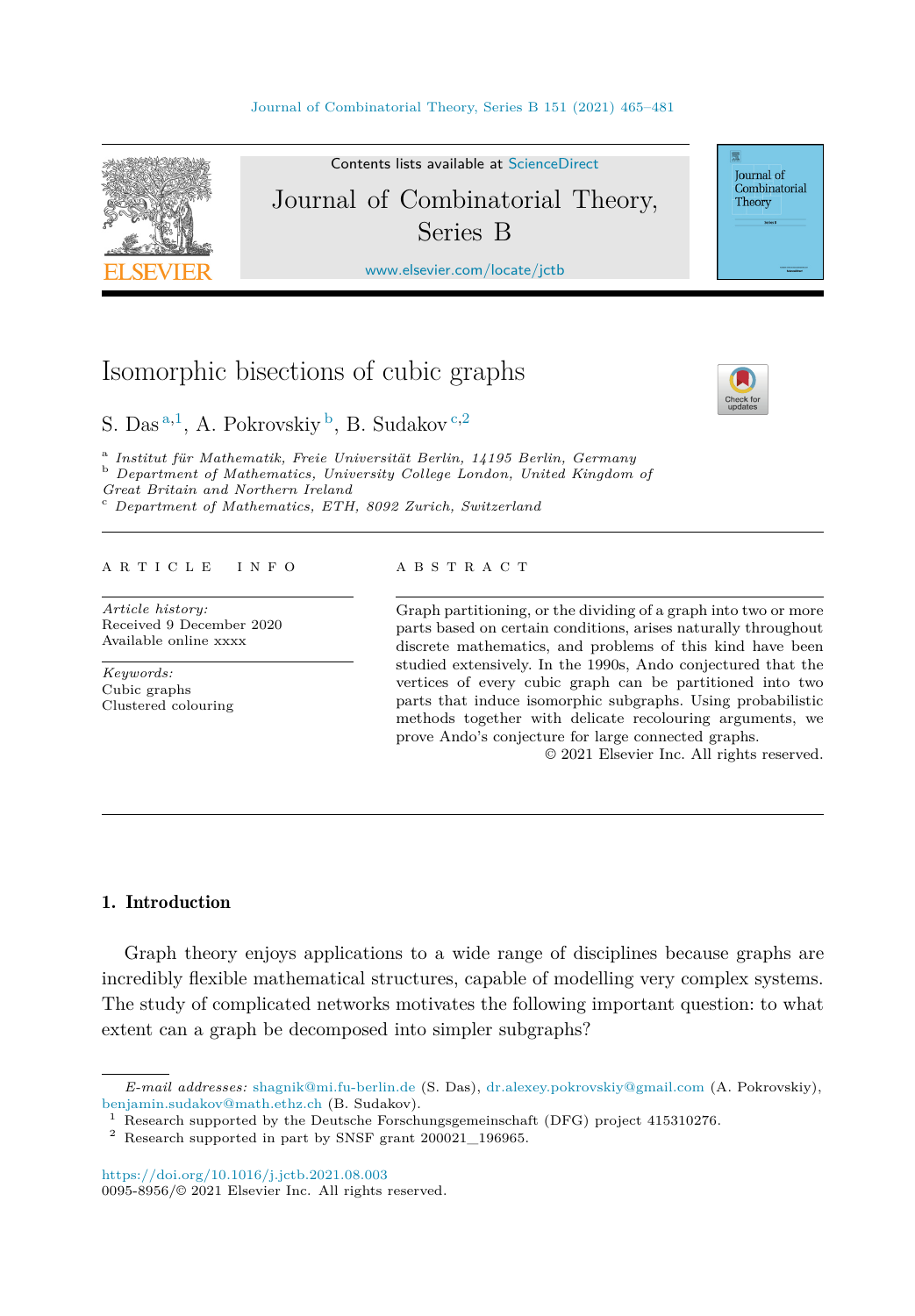Spearheading this line of research is the classic problem of graph colouring, one of the oldest branches of graph theory. When colouring a graph, one seeks to partition the vertices into as few independent (edgeless) sets as possible. Indeed, subgraphs cannot get much simpler than independent sets, but such ambitious goals come at a cost. Not only is the determination of a graph's chromatic number a notoriously difficult problem, but even when dealing with sparse graph classes, one can require many colours. For instance, many *d*-regular graphs cannot be partitioned into much fewer than *d* independent sets.

Often one does not want to have such a large number of parts, and so it is natural to ask what can be achieved with fewer colours. An early result along these lines was provided by Lovász [[14\]](#page-16-0), who proved that, given a graph *G* of maximum degree *d*, some number of colours *t*, and a sequence  $d_1, d_2, \ldots, d_t$  with  $\sum_i d_i = d - t + 1$ , one can *t*colour the vertices of *G* such that the *i*th colour class induces a subgraph with maximum degree  $d_i$ . In particular, we can partition any graph into two subgraphs, each with half the maximum degree.

While reducing the maximum degree certainly simplifies graphs, it still allows for large connected subgraphs within the colour classes. A different objective, therefore, is to find clustered colourings, which are colourings where each monochromatic component is of bounded size. Alon, Ding, Oporowski and Vertigan [[6\]](#page-16-0) proved, among other results, that any graph with maximum degree four can be two-coloured such that the largest monochromatic components are of order at most 57. However, they also constructed sixregular graphs with arbitrarily large monochromatic components in every two-colouring. Answering one of their questions, Haxell, Szabó and Tardos [[11\]](#page-16-0) proved that clustered two-colourings of graphs of maximum degree five always exist. Aside from improving the bounds on the monochromatic component sizes, subsequent research has sought to explore which graph classes admit clustered colourings, and what is possible with more colours. A more general setting, in which the size of monochromatic components can grow with the size of graph, has also been studied. For example, Linial, Matoušek, Sheffet and Tardos [\[13](#page-16-0)] proved that any planar *n*-vertex graph has a two-colouring in which all monochromatic components have size at most  $O(n^{2/3})$ , and this is tight. For more results on vertex colourings with small monochromatic components, we refer the interested reader to the survey of Wood [\[17](#page-16-0)].

The above results show that when we restrict our attention to graphs of small maximum degree, there is less room for complexity, and therefore we can prove strong partitioning results. One might further try to achieve more than simply bounding the size of monochromatic components. Indeed, it appears that in the case of cubic graphs, it is also possible to control the structure of such components. An early result along these lines is due to Akiyama, Exoo and Harary [\[4](#page-16-0)], who proved that every cubic graph admits a two-*edge*-colouring in which every monochromatic component is a path, with a short proof of this result provided by Akiyama and Chvátal [[3\]](#page-16-0) soon after. Although these results allowed for paths of unbounded length, Bermond, Fouquet, Habib and Péroche [[8\]](#page-16-0) conjectured that paths of length at most five suffice, a result that would be best possible. Partial results, with larger but finite bounds on the path lengths, were obtained by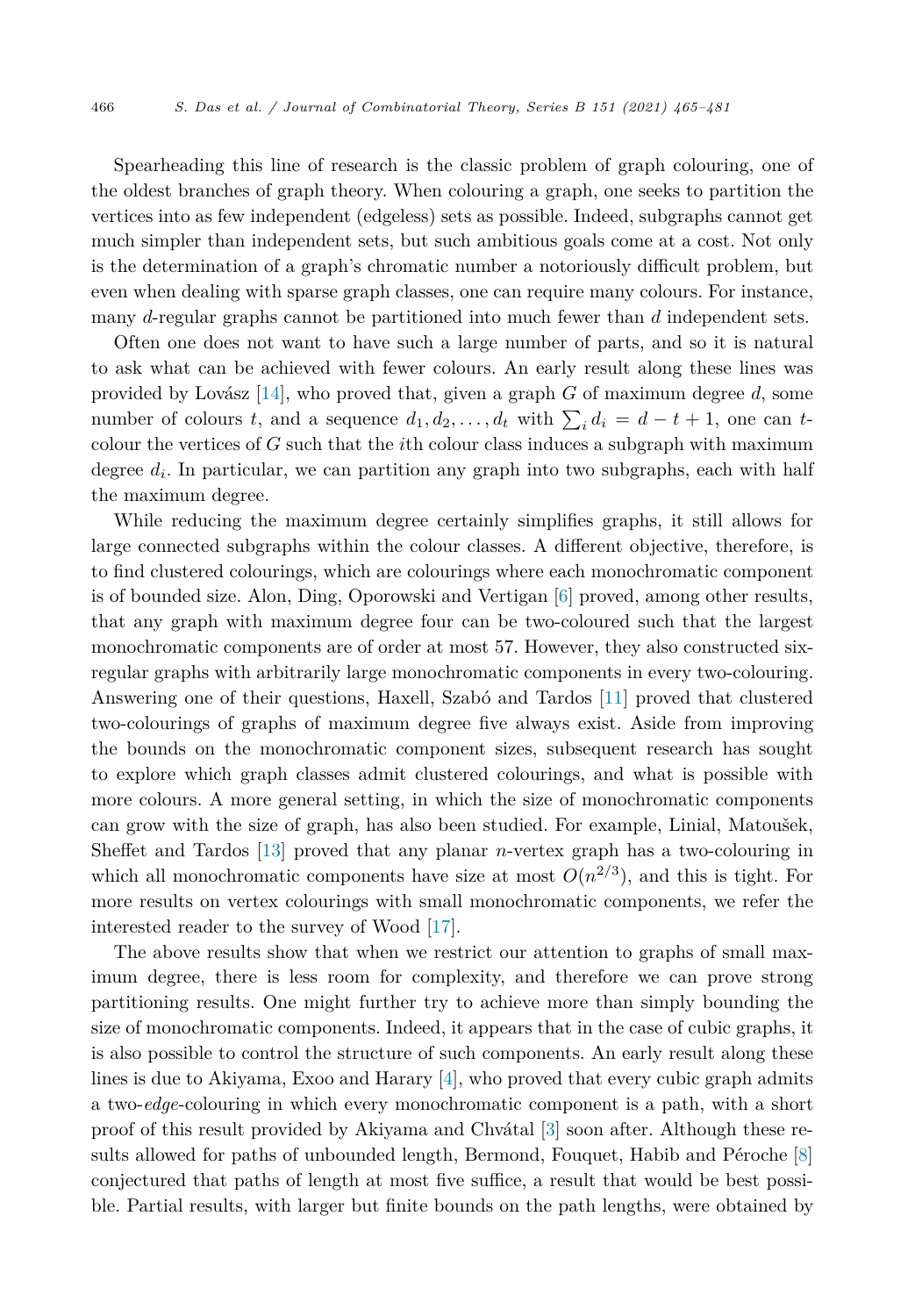<span id="page-2-0"></span>Jackson and Wormald [[12\]](#page-16-0) and by Aldred and Wormald [[5\]](#page-16-0), before the conjecture was proven by Thomassen [[16\]](#page-16-0) in 1999.

Theorem 1.1. *The edges of any cubic graph can be two-coloured such that each monochromatic component is a path of length at most five.*

One can also try to find different structure in the partition than just finding path forests with small components. One attractive conjecture of Wormald [\[18\]](#page-16-0) from 1987 asks whether we can colour the edges of every cubic graph with an even number of edges so that the red and blue<sup>3</sup> subgraphs form *isomorphic* linear forests. This is known to hold for particular classes of graphs — it was proved for Jaeger graphs in the work of Bermond, Fouquet, Habib and Péroche [\[8](#page-16-0)] and Wormald [\[18](#page-16-0)], and for some further classes of cubic graphs by Fouquet, Thuillier, Vanherpe and Wojda [\[10\]](#page-16-0). Given Wormald's conjecture, it is then natural to ask for analogues when colouring vertices rather than edges. In this direction, the following striking conjecture was made by Ando in the 1990s.

Conjecture 1.2. *The vertices of any cubic graph can be two-coloured such that the two colour classes induce isomorphic subgraphs.*

This conjecture was first mentioned in print by Abreu, Goedgebeur, Labbate and Mazzuoccolo [\[2\]](#page-16-0), who drew connections between Conjecture 1.2, Wormald's conjecture and a conjecture of Ban and Linial [\[7](#page-16-0)] (see Section [4](#page-14-0) for discussion of the latter). They further obtained computational results verifying the conjecture for graphs on at most 32 vertices. Hence any counterexample to Conjecture 1.2 must have at least 34 vertices. Observe that any minimal counterexample must be connected, as the components of a graph can be coloured independently. In this paper we essentially resolve this problem and prove that large connected cubic graphs satisfy Ando's conjecture. This shows that there can be at most finitely many minimal counterexamples.

Theorem 1.3. *Every sufficiently large connected cubic graph admits a two-vertexcolouring ϕ whose colour classes induce isomorphic subgraphs.*

The remainder of this paper is organized as follows. In Section [2](#page-3-0), we present the proof of Theorem 1.3. The proof uses probabilistic methods together with delicate recolouring arguments. In the process of recolouring we use some gadgets which we call *Pt*-reducers. The existence of these structures is shown in Section [3](#page-8-0). Finally, we make some concluding remarks and discuss open problems in Section [4](#page-14-0).

Notation. We shall call the colours used in our two-colourings red and blue. To show that the red and blue subgraphs are isomorphic, we will need to keep track of the

<sup>&</sup>lt;sup>3</sup> For interpretation of the colours, the reader is referred to the web version of this article.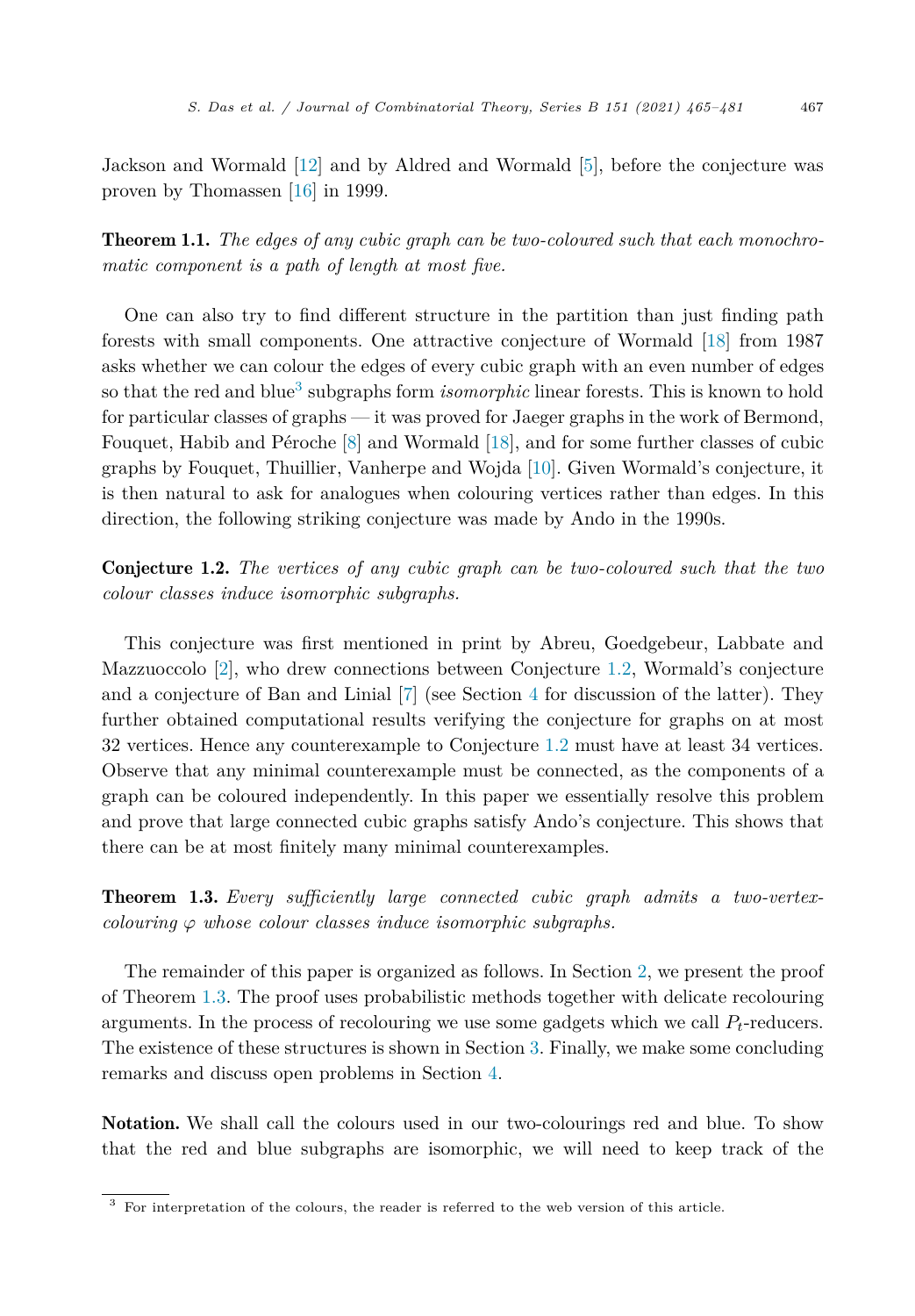<span id="page-3-0"></span>monochromatic components. Given a fixed graph *H* and a red-/blue-colouring  $\varphi$  of the vertices of a graph *G*, we denote by  $r_H(G, \varphi)$  the number of red components of *G* under  $\varphi$ that are isomorphic to *H*, and define  $b_H(G, \varphi)$  similarly for the blue components. Paths will play a significant role in our argument, and we write  $P_t$  for the path of length  $t-1$ on *t* vertices. Given a colouring of a graph, we call the colouring with colours reversed the *opposite* colouring. We will also often explore the neighbourhood of a vertex or a subset in a graph, and write  $B_d(v)$  for the radius-*d* ball around a vertex *v* and write  $B_d(X)$  for the set of all vertices of *G* within distance at most *d* from a subset *X*. We use  $N^d(X)$  for the set of vertices at distance exactly *d* from *X*, and abbreviate  $N^1(X)$ as  $N(X)$  (so  $N(X)$ ) is the set of external neighbours of X in G). Finally, all logarithms are to the base *e*.

#### 2. Proving the theorem

Given a large connected cubic graph, our goal is to colour the vertices such that the colour classes induce isomorphic subgraphs, and we shall find this colouring in two stages. In the first, we take a semi-random vertex colouring, and show that this is very close to having the desired properties. Then, in the second stage, we make some deterministic local recolourings to balance the two subgraphs and ensure they are truly isomorphic.

#### *2.1. A random colouring*

We begin our search for the isomorphic bisection by showing that one may leverage Thomassen's result to define a random colouring that will produce monochromatic subgraphs that are nearly isomorphic. The following proposition collects the properties of this initial colouring.

**Proposition 2.1.** For any  $d \in \mathbb{N}$  and any sufficiently large cubic graph *G*, there is a *red-/blue-colouring*  $\varphi$  *of the vertices for which the following hold.* 

- *(a) Each monochromatic component is a path of length at most five.*
- *(b)* For each  $2 \le t \le 6$ ,  $|r_{P_t}(G, \varphi) b_{P_t}(G, \varphi)| \le 3\sqrt{n \log n}$ .
- (c) There are sequences of vertices  $(u_i)_{i \in [s]}$  and  $(w_i)_{i \in [s]}$ , for some  $s \geq 2^{-2d-5}n$ , such that all the balls  $B_d(u_i)$  and  $B_d(w_i)$  are pairwise disjoint, and for each  $i \in [s]$ ,  $B_d(u_i)$ *and Bd*(*wi*) *induce isomorphic subgraphs with opposite colourings.*
- $(d)$  The colouring  $\varphi$  is a bisection; that is, there are an equal number of red and blue *vertices.*

In our proof, we will need to show that several random variables, each a function of the random colouring, lie close to their expected values. For this we employ McDiarmid's Inequality [[15\]](#page-16-0), which bounds large deviations in random variables defined on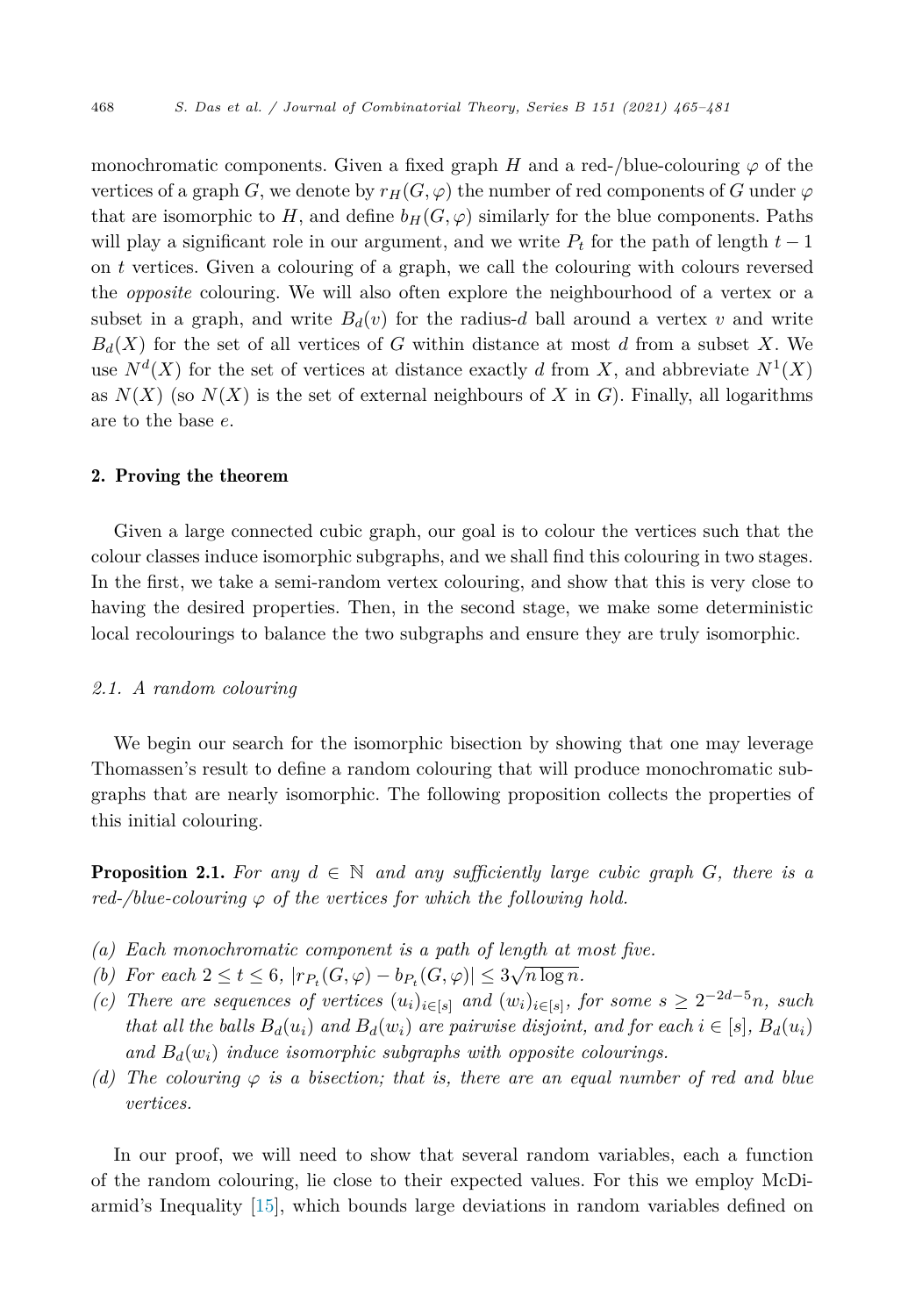<span id="page-4-0"></span>product probability spaces, provided they do not vary too much in response to changes in individual coordinates.

**Theorem 2.2.** Let  $X = (X_1, X_2, \ldots, X_n)$  be a family of independent random variables, with  $X_k$  taking values in a set  $A_k$  for each  $k \in [n]$ . Suppose further that there is some real-valued function f defined on  $\prod_{k \in [n]} A_k$  and some  $c > 0$  such that  $|f(x) - f(x')| \leq c$ *whenever x* and *x*' differ only in a single coordinate. Then, for any  $m \geq 0$ ,

$$
\mathbb{P}\left(|f(X) - \mathbb{E}[f(X)]\right| \ge m\right) \le 2 \exp\left(\frac{-2m^2}{c^2 n}\right).
$$

Equipped with this tool, we can now proceed with our proof.

**Proof of Proposition [2.1.](#page-3-0)** To prove the proposition, we shall first define a random colouring  $\varphi'$  that satisfies properties (a), (b) and (c) while being very close to a bisection. We shall then make a few small changes to obtain a bona fide bisection  $\varphi$ , maintaining the other properties in the process.

To define *ϕ* , we first apply Theorem [1.1](#page-2-0) to our cubic graph *G*. This results in a partition of the edges of *G* into two spanning linear forests, *F*<sup>1</sup> and *F*2, neither of which contains a path of length six or more. We then take  $\varphi'$  to be a uniformly random proper colouring of  $F_1$ . Observe that this is equivalent to selecting, independently for each path component of *F*1, one of its two proper colourings uniformly. Thus, our probability space is a product space, with each coordinate corresponding to a colouring of a path component of  $F_1$ , of which there are at most *n*.

We now verify in turn that the first three properties hold. For  $(a)$ , observe that since  $\varphi'$  is a proper colouring of  $F_1$ , the only monochromatic components are subgraphs of  $F_2$ . It thus follows immediately that each such component is a path of length at most five.

To establish (b), we seek to apply Theorem 2.2 to the random variable  $r_{P_t}(G, \varphi')$ . To do so, we must understand how changing the colouring of an individual path component of  $F_1$  can affect  $r_{P_t}(G, \varphi')$ . Since the component in  $F_2$  of each vertex is simply a path, changing the colouring of an individual vertex can affect at most two monochromatic copies of  $P_t$ . As each path component in  $F_1$  is of length at most five, the colouring of each such path therefore affects at most 12 copies of  $P_t$ . Hence, we can take  $c = 12$  in Theorem 2.2. It then follows that, for each  $m > 0$ ,  $\mathbb{P}(|r_{P_t}(G, \varphi') - \mathbb{E}[r_{P_t}(G, \varphi')] \geq m) \leq$  $2 \exp(-m^2/(72n))$ . In particular, the probability that  $r_{P_t}(G,\varphi')$  deviates from its expectation by more than  $\sqrt{n \log n}$  is at most  $2n^{-1/72} = o(1)$ .

The same argument holds for  $b_{P_t}(G, \varphi')$ , and, by symmetry, we have  $\mathbb{E}[r_{P_t}(G, \varphi')]$  $\mathbb{E}[b_{P_t}(G,\varphi')]$ . Hence, the probability that  $|r_{P_t}(G,\varphi') - b_{P_t}(G,\varphi')| \geq 2\sqrt{n \log n}$  is  $o(1)$ . Taking a union bound over all choices of  $2 \le t \le 6$ , we find that with high probability we have  $|r_{P_t}(G, \varphi') - b_{P_t}(G, \varphi')| \leq 2\sqrt{n \log n}$  for all  $2 \leq t \leq 6$ .

We next turn our attention to (c). To start, we wish to select a sequence of vertices whose pairwise distances are all at least  $2d + 1$ . Observe that, since G is cubic, for each vertex *v* we have  $|B_{2d}(v)| \leq 1 + \sum_{i=1}^{2d} 3 \cdot 2^i < 3 \cdot 2^{2d+1}$ . We can then greedily select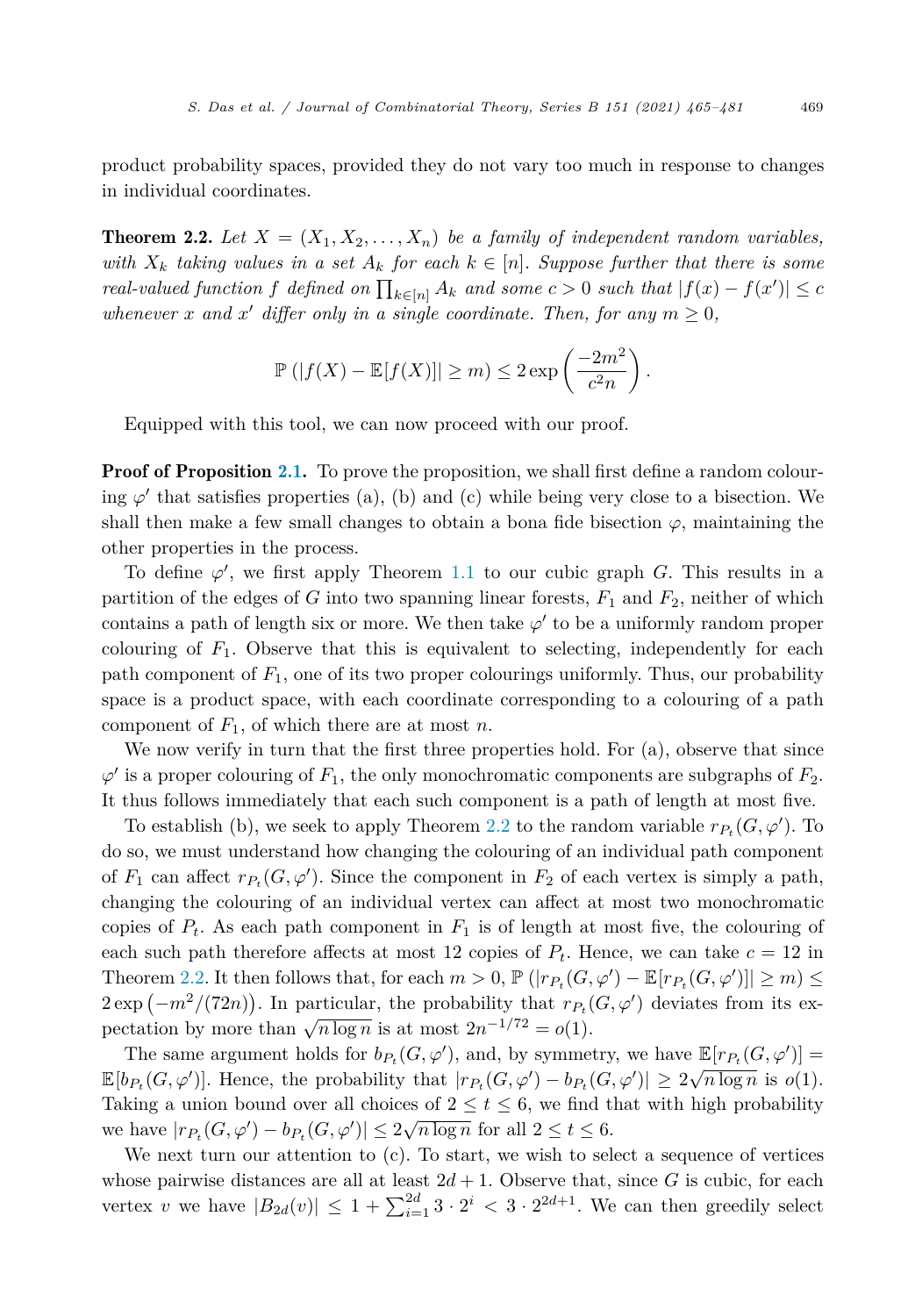our desired vertices. Indeed, after we add a vertex  $v_i$  to our sequence, we eliminate the vertices in  $B_{2d}(v_i)$  from our consideration. This guarantees that we are now free to select any of the remaining vertices. This results in a sequence of vertices  $v_1, v_2, \ldots, v_{s'}$  for some  $s' \geq \frac{1}{3}2^{-2d-1}n$ , with each pair at distance  $2d+1$  or more. In particular, the balls  $B_d(v_i)$ are pairwise disjoint.

Now consider the subgraphs induced by each ball  $B_d(v_i)$ . These are subcubic graphs on at most  $3 \cdot 2^{d+1}$  vertices, and hence there are a finite number of possible isomorphism types. Furthermore, the subgraphs inherit a vertex-colouring from *ϕ* . Since the number of vertices in the ball is bounded, there can be at most  $2^{3\cdot2^{d+1}}$  different colourings. Therefore, considering the isomorphism type and colouring of each ball, there is some finite number  $\kappa = \kappa(d)$  of different classes the balls can fall into.

For each  $j \in [\kappa]$ , we denote by  $Y_j$  the random variable counting the number of balls  $B_d(v_i)$ ,  $i \in [s']$ , that belong to the *j*th class. Note that for each *i*, the distribution of the colouring of  $B_d(v_i)$  depends on how the paths of  $F_1$  appear in the ball. However, by symmetry, opposite colourings of  $B_d(v_i)$  appear with equal probabilities. It follows that if *j* and *j* represent opposite colourings of isomorphic balls, then  $\mathbb{E}[Y_i] = \mathbb{E}[Y_i]$ .

Since the balls are pairwise disjoint, changing the colour of a single vertex can affect at most one ball  $B_d(v_i)$ . Hence, changing the colouring of a path component of  $F_1$ can affect at most six balls. Applying Theorem [2.2](#page-4-0) to the random variables  $Y_j$ , we can therefore take  $c = 6$ . Setting  $m = \sqrt{n \log n}$ , we find that with probability  $1 - o(1)$  we have  $|Y_i - \mathbb{E}[Y_i]| \leq \sqrt{n \log n}$  for each  $j \in [\kappa]$ . It then follows that for opposite colourings *j* and  $\overline{j}$  we have  $|Y_j - Y_{\overline{j}}| \leq 2\sqrt{n \log n}$ . We can therefore match the balls  $B_d(v_i)$  into isomorphic pairs with opposite colourings, with at most  $2\sqrt{n\log n}$  unmatched balls for each of the  $\kappa$  isomorphism types. Provided *n* is suitably large, this is a total of at most  $\frac{1}{2}s'$  unmatched balls, leaving us with at least  $\frac{1}{4}s'$  matched pairs of balls.

This shows that the random colouring  $\varphi'$  is very likely to satisfy (a), (b) and (c). To finish the proof, we shall show that it is typically also close to being a bisection, and we can make it one without destroying the other properties.

Consider the random variable that is the difference between the numbers of red and blue vertices. Since every path component in  $F_1$  of odd length contributes an equal number of red and blue vertices to the colouring, any discrepancy in the colour class sizes must come from the paths of even length. Furthermore, each such path contributes a difference in the colour class sizes of exactly one, with equal probability in either direction. Thus, the expected difference is zero, and recolouring a path component can affect the difference by at most two. We thus make a final appeal to Theorem [2.2,](#page-4-0) finding that with probability  $1 - o(1)$ , the difference in the two colour classes is of size at most  $rac{1}{20}\sqrt{n\log n}$ .

In summary, with positive probability it holds that the colouring  $\varphi'$  satisfies properties (a), (b) and (c), and that the difference  $\Delta$  between the number of red and blue vertices is at most  $\frac{1}{20}\sqrt{n\log n}$ . We can therefore obtain a bisection  $\varphi$  by taking  $\varphi'$  and replacing the colouring of  $\Delta$  even paths in  $F_1$  with their opposite colourings, thereby satisfying (d).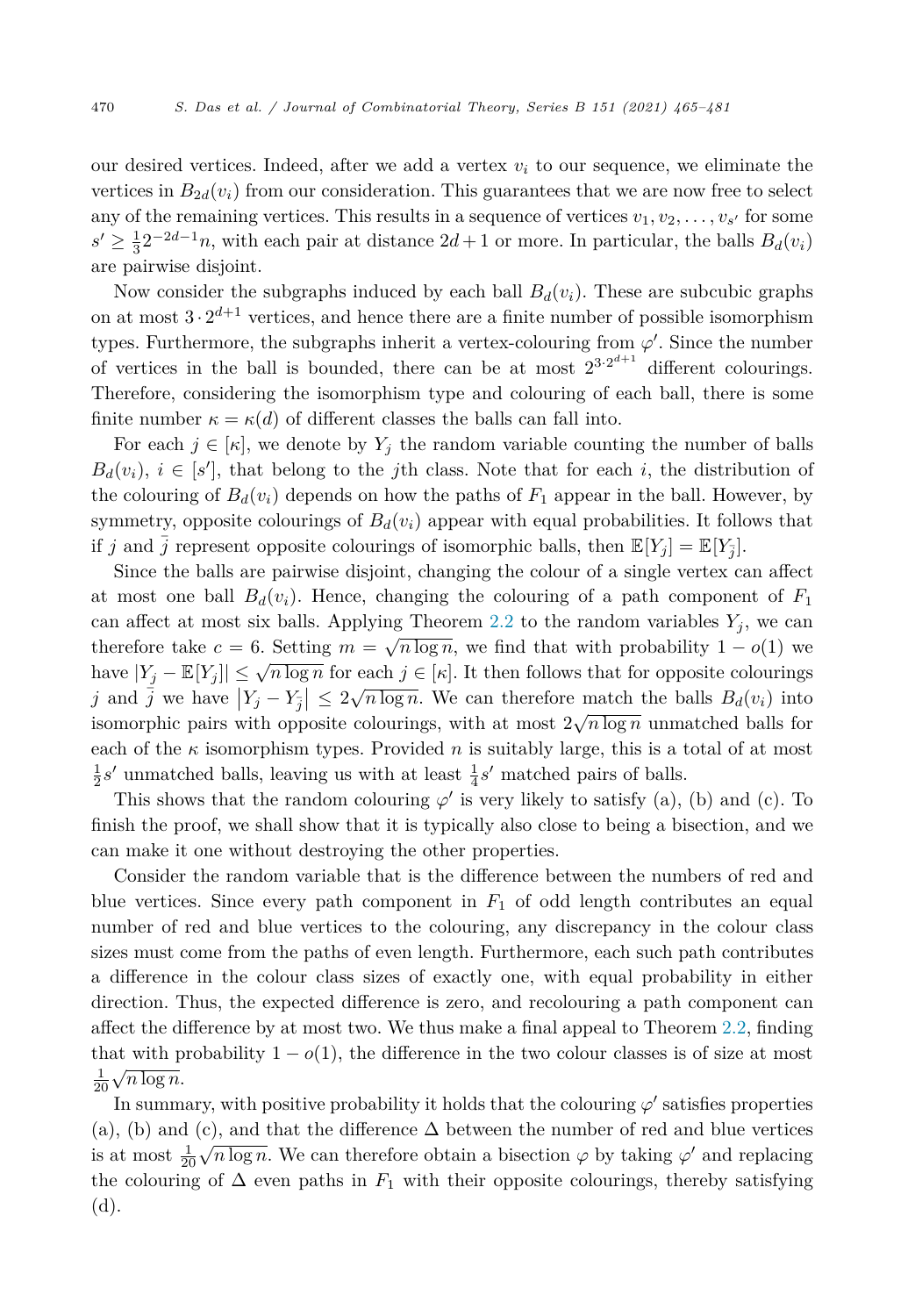<span id="page-6-0"></span>Note that  $\varphi$  remains a proper colouring of  $F_1$ , and therefore property (a) is preserved. Moreover, we are changing the colours of at most  $5\Delta$  vertices. As previously discussed, changing the colour of a vertex can affect at most two monochromatic copies of  $P_t$ , and hence, for each  $2 \le t \le 6$ , the difference  $|r_{P_t}(G,\varphi) - b_{P_t}(G,\varphi)|$ deviates from  $|r_{P_t}(G, \varphi') - b_{P_t}(G, \varphi')|$  by at most  $\sqrt{n \log n}$ . In particular, we have  $|r_{P_t}(G, \varphi) - b_{P_t}(G, \varphi)| \leq 3\sqrt{n \log n}$  for each  $2 \leq t \leq 6$ , establishing (b).

Similarly, under  $\varphi'$  we had at least  $\frac{1}{4}s' \geq \frac{1}{3}2^{-2d-3}n$  pairs of isomorphic balls with opposite colourings. Since these balls are pairwise disjoint, each recoloured vertex can affect at most one such pair. Hence, under  $\varphi$  we still have at least  $\frac{1}{4}s' - 5\Delta$  such pairs which, if *n* is large enough, is at least  $2^{-2d-5}n$  pairs. Thus, (c) holds for  $\varphi$  as well, completing the proof. - $\Box$ 

#### *2.2. Correcting the bisection*

The colouring  $\varphi$  from Proposition [2.1](#page-3-0) is close to being the bisection we need, but the number of short paths in the red and blue subgraphs can be a little off. In the second stage of our argument, we will make local changes to the colouring to correct these discrepancies. We do this via gadgets we call *Pt-reducers*. These are flexible subgraphs, in the sense that they admit two different colourings which have the same monochromatic subgraph counts, except for short paths. By choosing an appropriate colouring, then, we can adjust the values of  $r_{P_t}(G, \varphi)$  and  $b_{P_t}(G, \varphi)$ , making them equal.

When doing so, though, we do need to take care that our changes do not leak out and affect subgraph counts elsewhere. We thus insulate the  $P_t$ -reducer by colouring its boundary with alternating colours, thus preventing any monochromatic components from extending outwards.

**Definition 2.3** *(P<sub>t</sub>*-reducer). Given some  $t \geq 3$ , an induced subgraph  $R \subseteq G$  is a  $P_t$ *reducer* if there are two vertex colourings  $\psi_1, \psi_2$  of  $B_2(R) = R \cup N(R) \cup N^2(R)$  such that:

- (i) the two colourings have the same number of red (and therefore also blue) vertices,
- (ii) in both  $\psi_1$  and  $\psi_2$ , all vertices of  $N(R)$  are blue and all vertices of  $N^2(R)$  are red,
- (iii)  $r_H(B_2(R), \psi_1) = r_H(B_2(R), \psi_2)$  and  $b_H(B_2(R), \psi_1) = b_H(B_2(R), \psi_2)$ , unless  $H =$  $P_{\ell}$  for some  $2 \leq \ell \leq t$ , and
- (iv)  $r_{P_t}(B_2(R), \psi_2) = r_{P_t}(B_2(R), \psi_1) 1$  and  $b_{P_t}(B_2(R), \psi_1) = b_{P_t}(B_2(R), \psi_2)$ .

Of course, this definition is only useful if we can actually find *Pt*-reducers in our graph. Fortunately, they happen to be ubiquitous in cubic graphs.

**Proposition 2.4.** Let G be a connected cubic graph on more than  $3 \cdot 2^{50}$  vertices, and let  $v \in V(G)$  *be arbitrary. Then, for every*  $3 \le t \le 6$ *, there is a P<sub>t</sub>-reducer in*  $B_{50}(v)$ *.*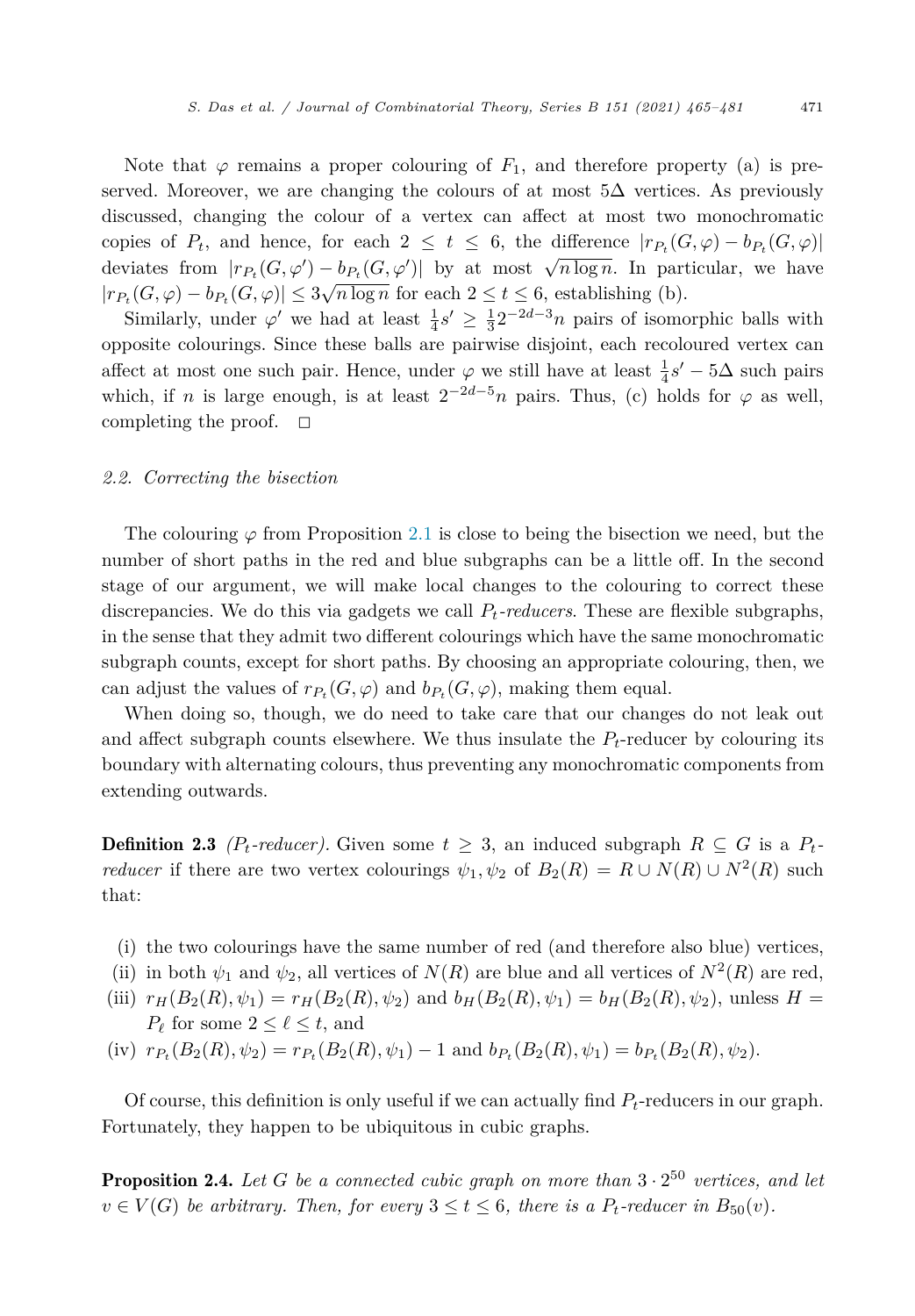We shall prove Proposition [2.4](#page-6-0) in Section [3,](#page-8-0) but first we show how one can use *Pt*reducers to obtain the desired isomorphic bisection.

**Proof of Theorem [1.3.](#page-2-0)** Given a sufficiently large connected cubic graph  $G$ , set  $d = 57$ and let  $\varphi_0$  be the bisection given by Proposition [2.1](#page-3-0) with this *d*. We then have  $r_H(G, \varphi_0) = b_H(G, \varphi_0) = 0$  for all *H* except  $H = P_t$ ,  $2 \le t \le 6$ . For these paths, we have  $|r_{P_t}(G, \varphi_0) - b_{P_t}(G, \varphi_0)| \leq 3\sqrt{n \log n}$ , and we shall correct these imbalances one at a time, in decreasing order of path length.

We start with  $t = 6$ . Suppose, without loss of generality, that we have  $r_{P_6}(G, \varphi_0)$  $b_{P_6}(G, \varphi_0)$ . Take the first pair of isomorphic and oppositely-coloured balls,  $B_{57}(u_1)$  and  $B_{57}(w_1)$ . By Proposition [2.4](#page-6-0), we can find some  $P_6$ -reducer  $R \subseteq G[B_{50}(u_1)]$ , and therefore we find a corresponding oppositely-coloured copy  $\bar{R} \subseteq G[B_{50}(w_1)]$  as well. We then recolour  $B_2(R)$  with  $\psi_2$ , and colour  $B_2(R)$  with  $\bar{\psi}_1$ , the opposite colouring of  $\psi_1$ .

Let  $\varphi_1$  be the resulting colouring. Note that this is still a bisection, since  $\psi_1$  and  $\psi_2$ have the same number of red vertices, and we have made symmetric changes in  $B_2(R)$  and  $B_2(R)$ . We next claim that  $r_H(G, \varphi_1) = b_H(G, \varphi_1)$  for all graphs except  $P_t$ ,  $2 \le t \le 6$ , and that  $r_{P_6}(G, \varphi_1) - b_{P_6}(G, \varphi_1) = r_{P_6}(G, \varphi_0) - b_{P_6}(G, \varphi_0) - 1$ ; that is, the difference in monochromatic copies of  $P_6$  is reduced by one.

Observe that we only need to concern ourselves with monochromatic components contained within  $B_{57}(u_1)$  and  $B_{57}(w_1)$ . Indeed, in  $\varphi_0$ , all monochromatic components were paths of length at most five. As we only recoloured vertices in  $B_2(R)$  and  $B_2(R)$ , which are contained in  $B_{50}(u_1)$  and  $B_{50}(w_1)$  respectively, any affected components do not reach outside the original balls  $B_{57}(u_1)$  and  $B_{57}(w_1)$ . Also note that, since these balls had the opposite colourings, before the recolouring there was a one-to-one correspondence between red components in the first ball and blue components in the second ball and vice versa.

First we consider components not fully contained within  $B_2(R)$  or  $B_2(R)$ . Recall that in  $\psi_2$ , the vertices in  $N(R)$  and  $N^2(R)$  receive opposite colours, with the same being true of the colouring  $\bar{\psi}_1$  of  $B_2(\bar{R})$ . Thus, any such component in  $B_{57}(u_1)$  can only contain (red) vertices from  $N^2(R)$ , together with some vertices in  $B_{57}(u_1) \setminus B_2(R)$ . However, since  $B_{57}(u_1)$  and  $B_{57}(w_1)$  are isomorphic and oppositely-coloured, these components are in bijection with isomorphic blue components in  $B_{57}(w_1)$ , and hence no additional discrepancy is introduced through these components.

This leaves us with components fully within  $B_2(R)$  and  $B_2(\overline{R})$ , where the properties of the  $P_6$ -reducer come into play. For any component  $H$  that is not a path of length at most six, we have  $r_H(B_2(R), \psi_2) = r_H(B_2(R), \psi_1) = b_H(B_2(R), \bar{\psi}_1)$ , and similarly  $b_H(B_2(R), \psi_2) = r_H(B_2(R), \psi_1)$ . Thus the monochromatic copies of these components remain balanced. As for paths of length six, we have

$$
r_{P_6}(B_2(R), \psi_2) = r_{P_6}(B_2(R), \psi_1) - 1 = b_{P_6}(B_2(\bar{R}), \bar{\psi}_1) - 1,
$$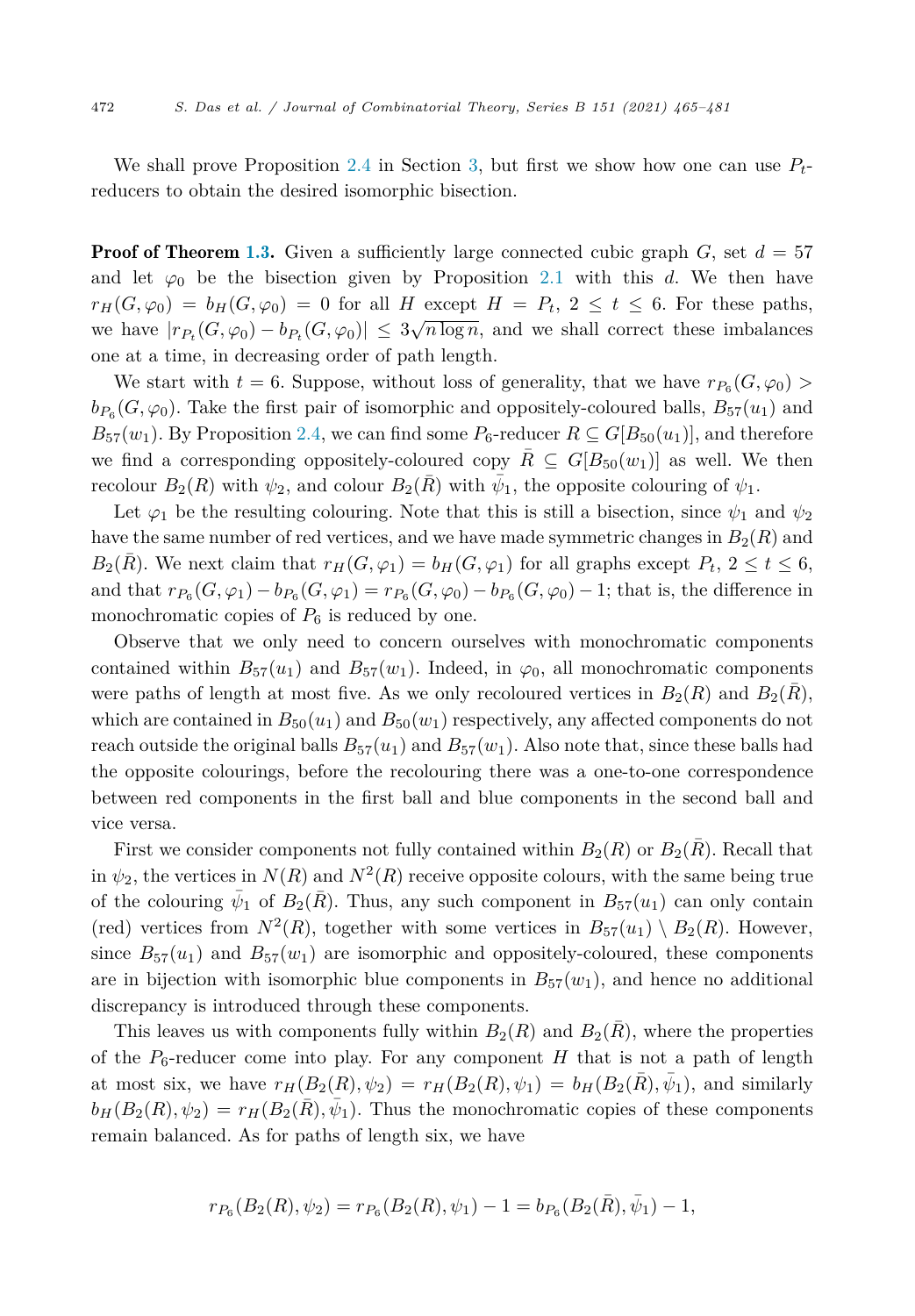<span id="page-8-0"></span>while  $b_{P_6}(B_2(R), \psi_2) = r_{P_6}(B_2(R), \bar{\psi}_1)$ , and so the difference between red and blue copies of  $P_6$  is indeed reduced by one in  $\varphi_1$ .

Although this recolouring could create monochromatic components that are not paths of length at most six, these must be fully contained within the balls  $B_{57}(u_1)$  and  $B_{57}(w_1)$ , which are disjoint from all the other balls. We can thus repeat this process a further  $r_{P_6}(G, \varphi_1) - b_{P_6}(G, \varphi_1) - 1$  times, using the next pairs of balls  $B_{57}(u_i)$  and  $B_{57}(w_i)$  in the sequence. This gives us a sequence of colourings,  $\varphi_1, \varphi_2, \ldots, \varphi_k$ , the last of which will satisfy  $r_{P_6}(G, \varphi_k) = b_{P_6}(G, \varphi_k)$ .

Furthermore, since each  $P_6$ -reducer is of constant size, every step of the process can only have created a constant number of monochromatic  $P_5$ -components. Thus, we still have  $|r_{P_5}(G, \varphi_k) - r_{P_5}(G, \varphi_k)| = O\left(\sqrt{n \log n}\right)$ . We can therefore use Proposition [2.4](#page-6-0) to find  $P_5$ -reducers in the next  $O(\sqrt{n \log n})$  pairs of balls and balance the monochromatic *P*<sup>5</sup> counts. Once those are handled, we proceed to fixing the *P*<sup>4</sup> counts, and then finally the  $P_3$  counts. Observe that we require a total of  $O(\sqrt{n \log n})$  steps, and since Proposi-tion [2.1](#page-3-0) guarantees us  $\Omega(n)$  pairs of isomorphic balls, we can see this process through to completion.

Let  $\varphi$  be the final colouring obtained. Following our corrections with the  $P_t$ -reducers, we know that for every  $H \neq P_2$ , we have  $r_H(G, \varphi) = b_H(G, \varphi)$ . However, since G is cubic and  $\varphi$  is a bisection, double-counting the edges between the colour classes shows that the total number of monochromatic red edges must equal the number of blue edges. It therefore follows that  $r_{P_2}(G, \varphi) = b_{P_2}(G, \varphi)$  as well, and hence the subgraphs induced by the red and the blue vertices are isomorphic.  $\Box$ 

#### 3. Constructing *Pt*-reducers

To complete the proof of Theorem [1.3](#page-2-0), we need to prove Proposition [2.4,](#page-6-0) showing that we can find *Pt*-reducers in the local neighbourhoods of every vertex. We will first show a very simple construction that works in graphs of girth at least seven, thereby providing a short proof of Conjecture [1.2](#page-2-0) for large cubic graphs without short cycles. The proof in the general case is a little more involved, requiring analysis of a few different cases, and can be found in Section [3.2.](#page-10-0)

### *3.1. Graphs of girth at least seven*

Our construction is based around geodesics — that is, shortest paths in the graph between a pair of vertices. We start with a lemma about neighbourhoods of geodesics.

**Lemma 3.1.** Let G be a cubic graph of girth at least seven, and let P be a geodesic in  $G$ . *Then N*(*P*)*, the set of external neighbours of vertices on P, is an independent set.*

**Proof.** Let  $u, w \in N(P)$  be arbitrary vertices in the neighbourhood of P, and suppose for contradiction we have an edge  $\{u, w\}$ . Let  $u', w' \in P$  be neighbours of *u* and *w*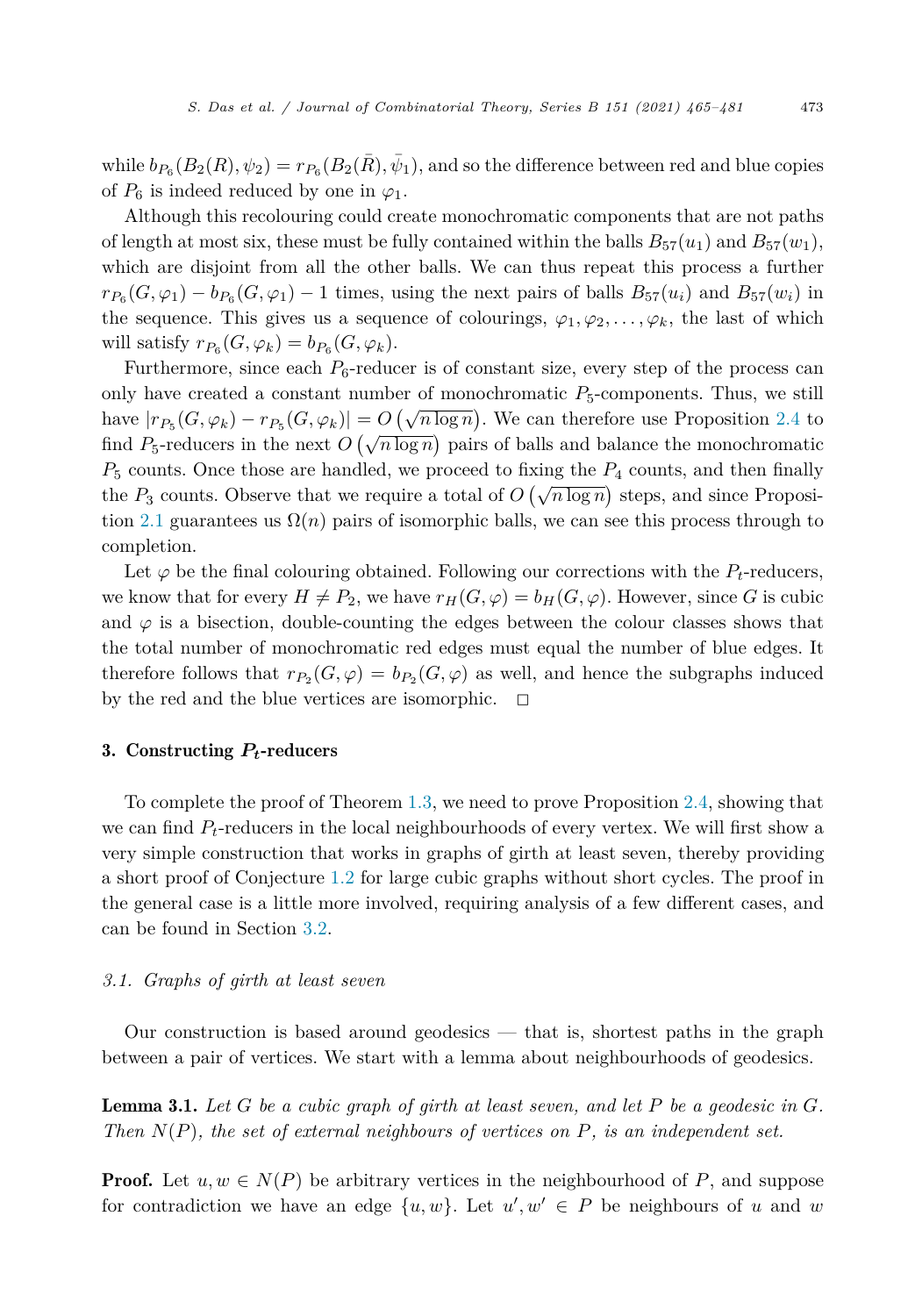respectively. If  $u'$  and  $w'$  are at distance at most three along the path  $P$ , then, together with the edges  $\{u', u\}$ ,  $\{u, w\}$  and  $\{w, w'\}$ , we would obtain a cycle of length at most six, contradicting our assumption on the girth of *G*.

On the other hand, if *u* and *w* are at distance at least four on the path *P*, then we could shorten the path by rerouting it between *u'* and *w'* through *u* and *w* instead. This contradicts *P* being a geodesic.

Hence  $u$  and  $w$  cannot be adjacent, and thus it follows that  $N(P)$  is an independent set.  $\Box$ 

This shows that the structure around a geodesic is particularly simple. As a result, we can easily find *Pt*-reducers, as we now show.

**Proof of Proposition [2.4](#page-6-0) (girth**  $\geq 7$ **). Since there are at most**  $3 \cdot 2^{t+1} < 3 \cdot 2^{50}$  **vertices at** distance at most  $t$  from the vertex  $v$ , there must be a vertex  $w$  at distance exactly  $t + 1$ from *v*. Let *P* be a geodesic from *v* to *w*, with vertices  $v = v_0, v_1, v_2, \ldots, v_t, v_{t+1} = w$ . We will show that  $P$  is a  $P_t$ -reducer.

We now define the colourings  $\psi_1$  and  $\psi_2$  of  $B_2(P) = P \cup N(P) \cup N^2(P)$ . In both colourings, we colour all vertices in  $N^2(P)$  red and all vertices in  $N(P)$  blue. When colouring the path *P*, we make all vertices red, except in  $\psi_1$  the vertex  $v_t$  is coloured blue, while in  $\psi_2$  the vertex  $v_{t-1}$  is coloured blue instead.



Clearly both  $\psi_1$  and  $\psi_2$  have the same number of red vertices, and thus property (i) is satisfied. Property (ii) is satisfied by the definition of the colouring on  $N(P)$  and  $N^2(P)$ .

Finally, we inspect the monochromatic components of  $B_2(P)$  under  $\psi_1$  and  $\psi_2$  to verify properties (iii) and (iv). Let us start with the blue components. In the two colourings, the blue vertices are those in  $N(P)$ , together with one of  $v_{t-1}$  or  $v_t$ . By Lemma [3.1,](#page-8-0) the vertices in  $N(P)$  form an independent set. As  $v_{t-1}$  and  $v_t$  are internal vertices on the path *P*, they have exactly one neighbour in  $N(P)$ . Thus in both  $\psi_1$  and  $\psi_2$ , the blue vertices induce one isolated edge and  $|N(P)| - 1$  isolated vertices, and thus  $b_H(B_2(P), \psi_1) = b_H(B_2(P), \psi_2)$  for every *H*.

Since  $N(P)$  is entirely blue, the red components of  $B_2(P)$  are either wholly contained in  $N^2(P)$  or in P. In the former case, since all vertices in  $N^2(P)$  are red, both colourings have the same components. In the latter case, the path *P* is broken into two red paths by the sole blue vertex, which is  $v_t$  in  $\psi_1$  and  $v_{t-1}$  in  $\psi_2$ . Thus  $\psi_1$  has a red  $P_t$  and a red  $P_1$ , while  $\psi_2$  has a red  $P_{t-1}$  and a red  $P_2$ . This shows that (iii) and (iv) are indeed satisfied, and so the colourings  $\psi_1$  and  $\psi_2$  bear witness to P being a  $P_t$ -reducer.  $\Box$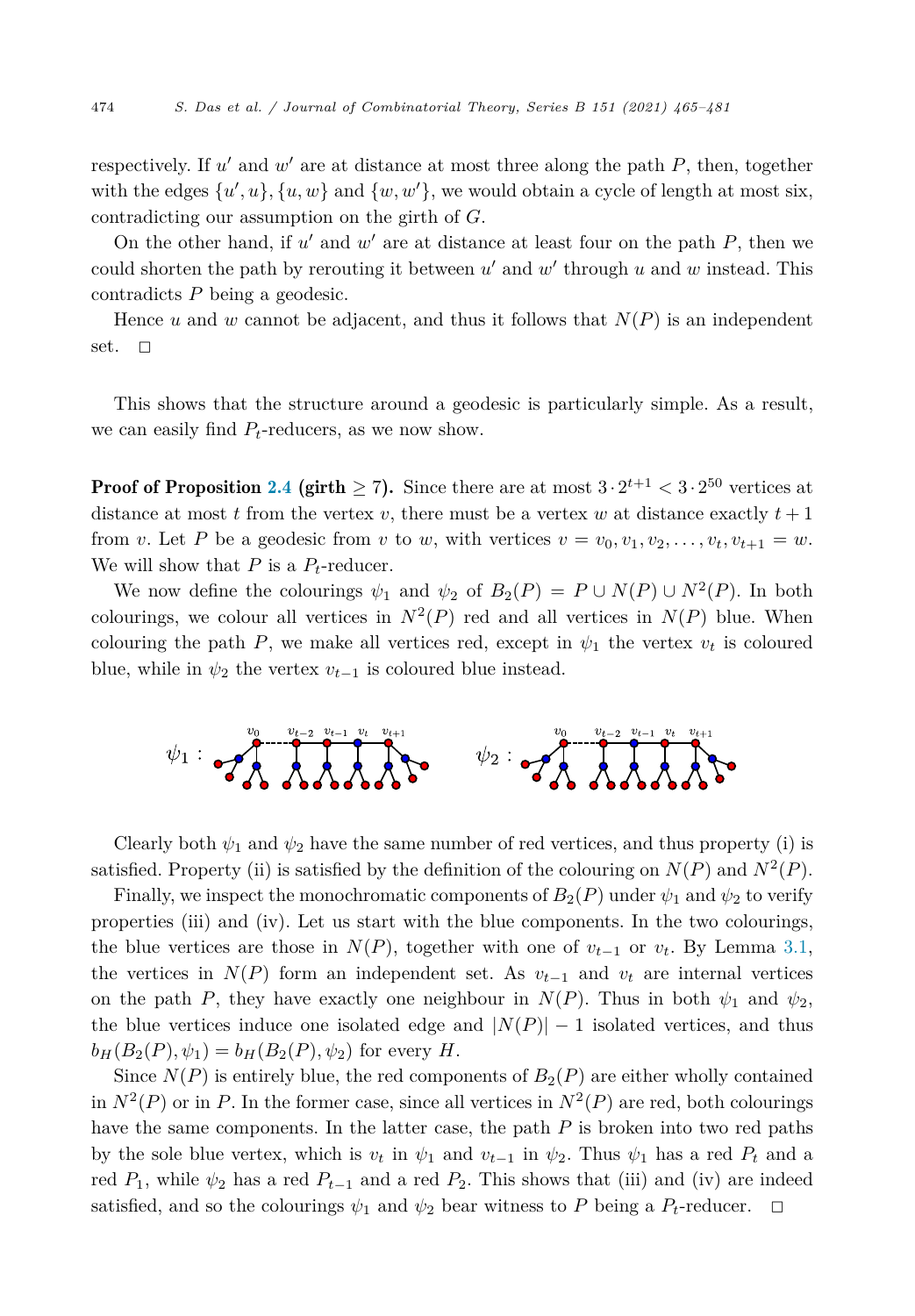#### <span id="page-10-0"></span>*3.2. The general case*

In general, we cannot expect such simple structure around geodesic paths. However, induced paths will still play a key role in our construction of *Pt*-reducers, as shown by the following lemma.

**Lemma 3.2.** In a cubic graph  $G$ , let  $Q$  be an induced path of length  $t + 1$  or  $t + 2$  with vertices labelled as  $Q = (u, x, z, q_1, \ldots, q_{t-1})$  or  $Q = (u, x, y, z, q_1, \ldots, q_{t-1})$  respectively. *Let v be a vertex outside Q with the edges vx and vz present. Then*  $B_3(Q)$  *contains a Pt-reducer.*

**Proof.** Depending on the length of *Q*, define  $\psi_1$  and  $\psi_2$  on  $R := Q \cup \{v\}$  as follows:



Define both  $\psi_1$  and  $\psi_2$  to be blue on  $N(R)$  and red on  $N^2(R)$ . We claim that this makes *R* a *Pt*-reducer. Properties (i) and (ii) are immediate by construction. Notice that  $b_H(B_2(R), \psi_1) = b_H(B_2(R), \psi_2)$  for all *H*. Indeed the only blue component that changes between the two colourings is the one that contains *v*. However, since the graph is cubic, neither *x* nor *z* has any neighbours in  $N(R)$ , and therefore it is easy to see that this component is isomorphic between the two colourings. Finally notice that the only red components that change between the two colourings are the two red subpaths of *Q*. The colouring  $\psi_1$  has a red  $P_t$  and a red  $P_1$ , while  $\psi_2$  has a red  $P_{t-1}$  and a red  $P_2$ . We also have  $r_H(B_2(R), \psi_1) = r_H(B_2(R), \psi_2)$  for all other *H*. This completes the proof of (iii) and (iv).  $\Box$ 

Recall that a geodesic path *Q* is a shortest length path between its endpoints, and note that a length 14 geodesic path exists in  $B_{14}(v)$  for every vertex v in a large connected cubic graph. An important consequence of the above lemma is that it reduces the problem to the case when every vertex outside a geodesic path *Q* has at most one neighbour on *Q*. Using this we can prove the following lemma.

Lemma 3.3. *Let Q be a geodesic path of length* 14 *in a cubic graph G. Then B*3(*Q*) *either contains*  $P_t$ -reducers for all  $3 \le t \le 6$  *or it contains, for each*  $3 \le t \le 6$ *, an induced subgraph R which has two colourings*  $\psi_1$  *and*  $\psi_2$  *of*  $B_2(R)$  *that satisfy (ii), (iii) and (iv) of the definition of Pt-reducer and also:*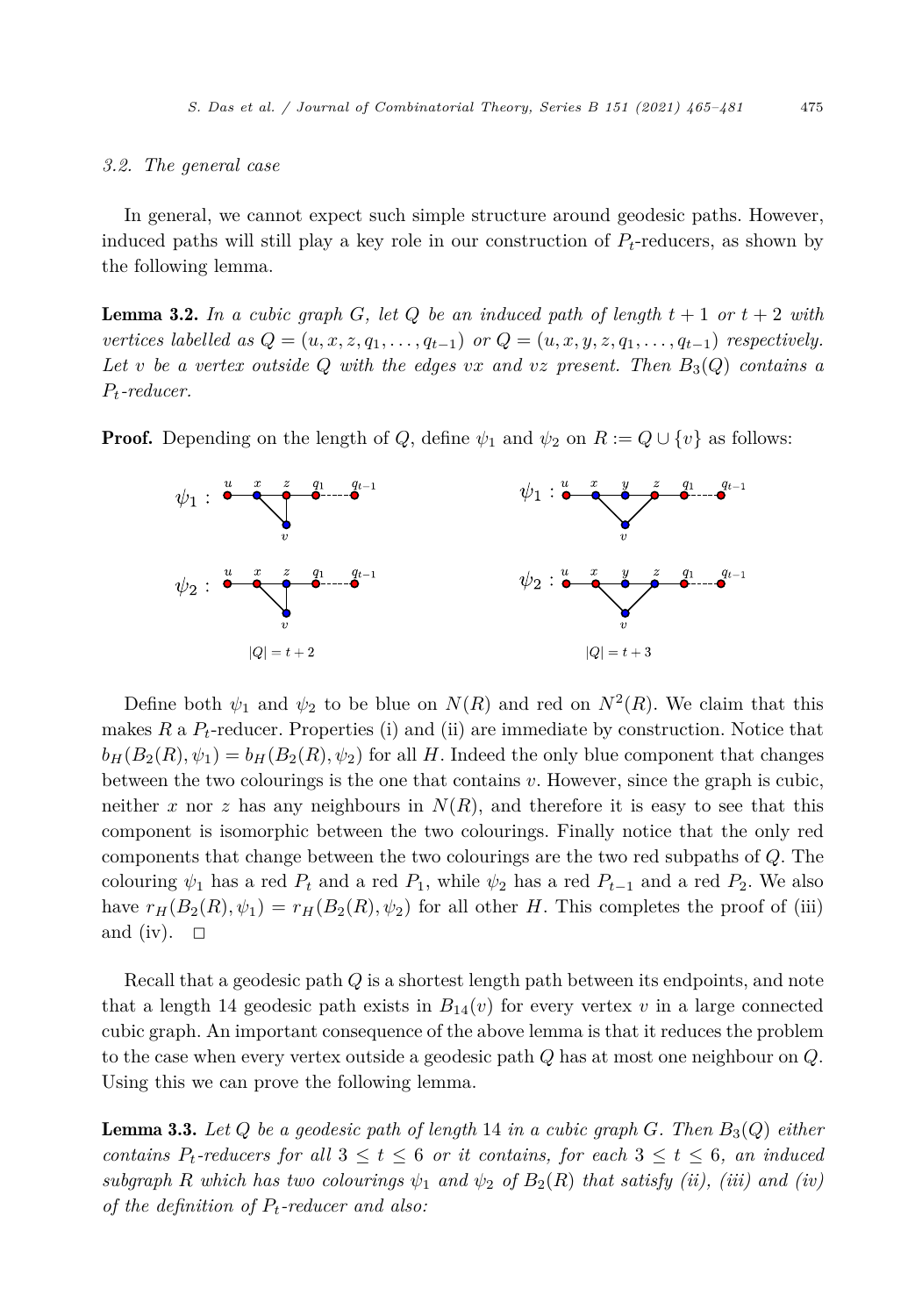#### $(i')$   $\psi_1$  *has one more red vertex than*  $\psi_2$ .

**Proof.** Let  $Q = (q_1, \ldots, q_{15})$ . For each  $2 \leq i \leq 14$ , let  $r_i$  be the neighbour of  $q_i$  outside *Q*. These are unique because the graph is cubic. If  $r_i = r_j$  for some  $2 \leq i \leq j \leq 14$ , the fact that *Q* is a geodesic path forces  $j = i + 1$  or  $j = i + 2$ . In either case, we find *P*<sub>t</sub>-reducers for all  $3 \le t \le 6$  using Lemma [3.2.](#page-10-0) Thus we can assume that  $r_2, \ldots, r_{14}$  are all distinct.

Next, suppose that  $r_i r_{i+1}$  is an edge for all  $3 \leq i \leq 10$ . Since G is cubic, this determines all the neighbours of  $r_i$  for  $4 \leq i \leq 10$ . It follows that for  $t \in \{3, 4, 5, 6\}$ , the path  $Q' = (q_2, q_3, q_4, r_4, r_5, \ldots, r_{t+4})$  is induced, has length  $t+3$ , and the vertex  $v := r_3$  has neighbours  $q_3$  and  $r_4$ . Thus Lemma [3.2](#page-10-0) applies to give us  $P_t$ -reducers for all  $3 \le t \le 6$ .

Hence, we may assume that  $r_i r_{i+1}$  is a non-edge for some  $3 \leq i \leq 10$ . Fix  $t \in$  $\{3, 4, 5, 6\}$ . Define the subpath  $Q' = (q_{i-1}, \ldots, q_{i+t-1})$  Define  $\psi_1$  and  $\psi_2$  on  $R := Q' \cup$  ${r_i, r_{i+1}}$  as follows:



Extend both  $\psi_1$ , and  $\psi_2$  to be blue on  $N(R)$  and red on  $N^2(R)$ . We claim that then these colourings of  $B_2(R)$  satisfy (i'), (ii), (iii), and (iv). Properties (i') and (ii) are immediate by construction. For (iii) and (iv), notice that the only components that change between the two colourings are the blue component containing  $q_i$  (which, by virtue of the fact that all neighbours of  $q_i$  and  $q_{i+1}$  lie within  $R$ , is a  $P_1$  in  $\psi_1$  and a  $P_2$ in  $\psi_2$  and the red component containing  $q_{i+2}$  (which is a  $P_t$  in  $\psi_1$  and splits into a  $P_1$ and a  $P_{t-2}$  in  $\psi_2$ ).  $\Box$ 

The above lemma implies Proposition [2.4](#page-6-0) for  $t > 4$ .

**Proof of Proposition [2.4](#page-6-0) for**  $t \geq 4$ . Note that within  $B_{45}(v)$ , we can find two geodesic paths of length 14, which we call *Q* and *R*, at distance 10 from each other. Thus the balls  $B_3(Q)$  and  $B_3(R)$  are disjoint. If either of these balls contains a  $P_t$ -reducer, we are done. Otherwise, by Lemma [3.3](#page-10-0), we can assume the existence of some  $S_1 \subseteq B_3(Q)$ with colourings  $\psi_1^{S_1,t}$  and  $\psi_2^{S_1,t}$  of  $B_2(S_1)$  satisfying (ii), (iii), (iv) of the definition of a  $P_t$ -reducer and also (i') from Lemma [3.3](#page-10-0). Similarly, we find  $S_2 \subseteq B_3(R)$  with colourings  $\psi_1^{S_2,t-1}, \psi_2^{S_2,t-1}$  of  $B_2(S_2)$  satisfying (ii), (iii), (iv) of the definition of a  $P_{t-1}$ -reducer and also (i') above. We now construct colourings  $\psi_1$  and  $\psi_2$  of  $B_{50}(v)$  satisfying the definition of a *Pt*-reducer.

- On  $B_2(S_1)$ ,  $\psi_1$  and  $\psi_2$  agree with  $\psi_1^{S_1,t}$  and  $\psi_2^{S_1,t}$  respectively.
- On  $B_2(S_2)$ ,  $\psi_1$  and  $\psi_2$  have the opposite colourings of  $\psi_1^{S_2,t-1}$  and  $\psi_2^{S_2,t-1}$ .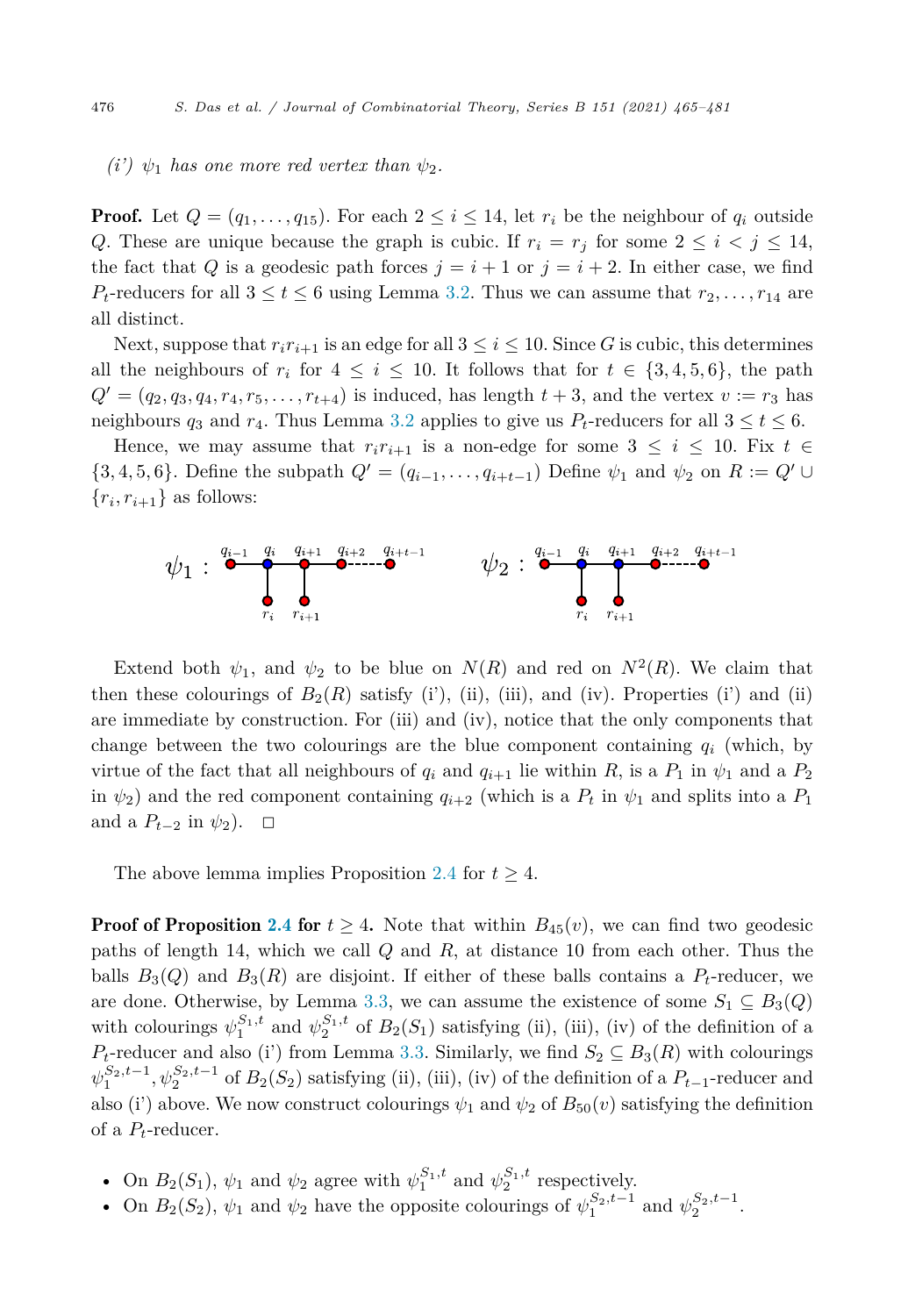

Fig. 1. The three cases for Claim 3.4. Solid lines represent edges that are present while dashed lines represent edges which are absent (whereas unmarked edges may or may not be present).

• Outside  $B_2(S_1)$  and  $B_2(S_2)$ ,  $\psi_1$  and  $\psi_2$  are entirely blue, except on  $N^{50}(v)$ , where they are red.

We check that these colourings do indeed result in a  $P_t$ -reducer  $B_{48}(v)$ . Using property (i') of the pairs  $\psi_1^{S_1,t}, \psi_2^{S_1,t}$  and  $\psi_1^{S_2,t-1}, \psi_2^{S_2,t-1}$ , and the fact that we use the opposite colourings on  $S_2$ , we see that  $\psi_1$  and  $\psi_2$  have an equal number of red vertices in total, satisfying property (i) of a  $P_t$ -reducer. Property (ii) holds by the third bullet point of the construction. Property (iii) is immediate from it holding for the colourings  $\psi_1^{S_1,t}$ ,  $\psi_2^{S_1,t}, \psi_1^{S_2,t-1}$  and  $\psi_2^{S_2,t-1}$ , since the property (ii) for these colourings ensures that the monochromatic components involving vertices whose colours change are fully contained within  $B_2(S_1)$  and  $B_2(S_2)$  respectively. For property (iv), note we lose exactly one red copy of  $P_t$  when going from  $\psi_1^{S_1,t}$  to  $\psi_2^{S_1,t}$  on  $B_2(S_1)$ , while the number of blue copies of *P*<sup>*t*</sup> stays the same. On the other hand, going from  $\psi_1^{S_2,t-1}$  to  $\psi_2^{S_2,t-1}$  on  $B_2(S_2)$  does not affect the number of the monochromatic copies of  $P_t$  (by property (iii)). Thus in total exactly one red  $P_t$  is lost, as required.  $\Box$ 

The above proof doesn't work for  $t = 3$  because our proof of Lemma [3.3](#page-10-0) doesn't work for  $t = 2$ . Thus for  $t = 3$ , we need a different proof of the proposition.

**Proof of Proposition [2.4](#page-6-0) for**  $t = 3$ . Let  $Q = (q_0, \ldots, q_{20})$  be a length 20 geodesic within distance 20 of *v*. For each  $1 \leq i \leq 19$ , let  $r_i$  be the (unique) neighbour of  $q_i$ . As in the proof of Lemma [3.3,](#page-10-0) if  $r_i = r_j$  for some  $1 \leq i \leq j \leq 19$ , we must have  $j = i + 1$  or  $j = i + 2$ , and then we find a  $P_3$ -reducer using Lemma [3.2](#page-10-0). Thus we may assume that  $r_1, \ldots, r_{19}$  are all distinct.

Claim 3.4. *We have at least one of the following (see Fig. 1):*

- (a) For some  $3 \leq i \leq 9$ , none of the edges  $r_i r_{i+1}, r_i r_{i+2}$  or  $r_{i+1} r_{i+2}$  are present.
- *(b)* For some  $3 \leq i \leq 10$ , the edge  $r_i r_{i+1}$  is present and either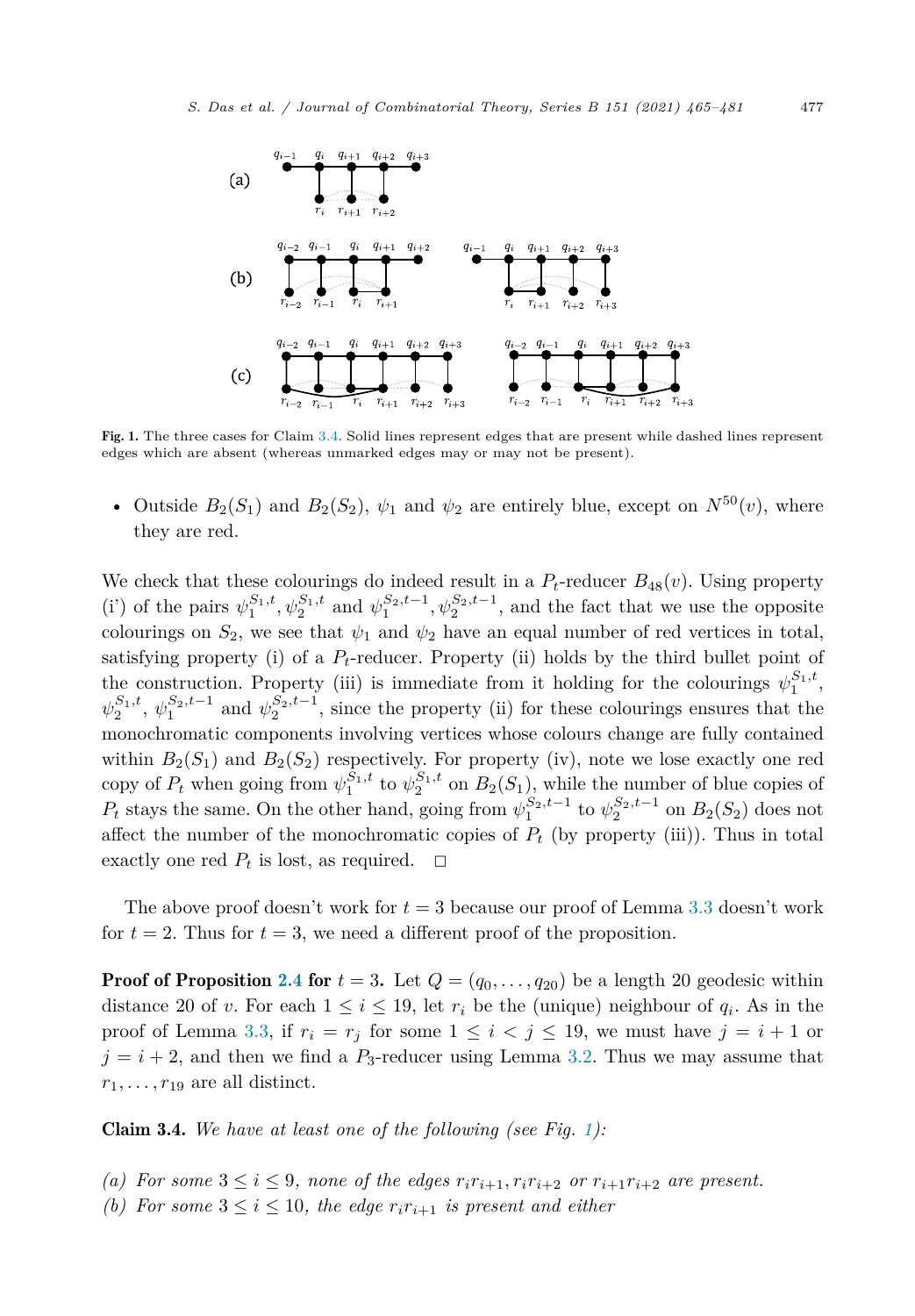- *the edges*  $r_i r_{i+2}$  *and*  $r_i r_{i+3}$  *are absent, or*
- *the edges*  $r_{i-1}r_{i+1}$  *and*  $r_{i-2}r_{i+1}$  *are absent.*
- (c) For some  $3 \leq i \leq 8$ , the edge  $r_i r_{i+1}$  is present, the edges  $r_{i+1} r_{i+2}, r_{i+1} r_{i+3}, r_{i-1} r_i$ *and*  $r_{i-2}r_i$  *are absent, and either*  $r_ir_{i+3}$  *or*  $r_{i-2}r_{i+1}$  *is* present.

**Proof.** First observe that the three edges  $r_3r_5$ ,  $r_5r_7$  and  $r_7r_9$  cannot all be present, as that would contradict *Q* being a geodesic. Hence, if (a) does not hold, we must have the edge  $r_i r_{i+1}$  for some  $3 \leq i \leq 8$ .

Next, suppose that  $r_{i+1}r_{i+2}$  is also present. In this case,  $N(r_{i+1}) = \{q_{i+1}, r_i, r_{i+2}\},\$ which implies that  $r_{i-1}r_{i+1}$  and  $r_{i-2}r_{i+1}$  are both absent (since  $r_{i-1}, r_{i-2}$  are distinct from  $q_{i+1}, r_i, r_{i+1}$ ). This leaves us in case (b). The same argument shows that we are in case (b) if any of the edges  $r_{i+1}r_{i+3}, r_{i-1}r_i$  or  $r_{i-2}r_i$  were present. Thus we can assume that  $r_{i+1}r_{i+2}, r_{i+1}r_{i+3}, r_{i-1}r_i$  and  $r_{i-2}r_i$  are absent.

If (c) doesn't hold, then both  $r_i r_{i+3}$  and  $r_{i-2} r_{i+1}$  must be absent. Then, to avoid case (b), both  $r_i r_{i+2}$  and  $r_{i-1} r_{i+1}$  must be present. Hence  $N(r_i) = \{q_i, r_{i+1}, r_{i+2}\}\$ and  $N(r_{i+1}) = \{q_{i+1}, r_{i-1}, r_i\}$ . Recalling that  $r_{i+1}r_{i+2}$  and  $r_{i+1}r_{i+3}$  are absent, note that  $r_{i+2}r_{i+3}$  must be present, as otherwise we would be in case (a) for  $i' = i + 1$ . However, as  $r_i r_{i+3}$  and  $r_{i+1} r_{i+3}$  are both absent, we are then in case (b) with  $i' = i + 2$ .  $\Box$ 

We now find  $P_3$ -reducers in each of the above three cases.

(a) Set  $R = \{q_{i-1}, q_i, q_{i+1}, q_{i+2}, q_{i+3}, r_i, r_{i+1}, r_{i+2}\}\$ and define colourings  $\psi_1, \psi_2$  on R as follows:



Define both  $\psi_1$ , and  $\psi_2$  to be blue on  $N(R)$  and red on  $N^2(R)$ . It is immediate that this colouring satisfies the definition of  $P_3$ -reducer.

- (b) Without loss of generality, we may suppose that  $r_i r_{i+1}$  is present and the edges  $r_i r_{i+2}, r_i r_{i+3}$  are absent (the other case is symmetric to this by reversing the order of the path *Q*). Let *u* be the third neighbour of  $r_i$ , i.e.  $N(r_i) = \{q_i, r_{i+1}, u\}$ . Consider the path  $Q' = (u, r_i, q_i, q_{i+1}, q_{i+2}, q_{i+3})$ . We claim that this is an induced path. Indeed the edges  $r_i q_j$  are all absent for  $j \neq i$ , so the only way this could be non-induced is if  $u = r_{i+1}, r_{i+2}$  or  $r_{i+3}$ . But *u* was the third neighbour of  $r_i$  so  $u \neq r_{i+1}$  by definition, and  $r_{i+2}, r_{i+3} \notin N(r_i)$  by the definition of case (b). Thus  $Q'$  is indeed induced, and by Lemma [3.2](#page-10-0) (applied with  $v = r_{i+1}$ ) there is a  $P_3$ -reducer in  $B_3(Q')$ .
- (c) Without loss of generality, we may suppose that  $r_i r_{i+1}$  and  $r_i r_{i+3}$  are present and  $r_{i+1}r_{i+2}, r_{i+1}r_{i+3}, r_{i-1}r_i, r_{i-2}r_i$  are absent (the other case is symmetric). Set  $R = \{q_{i-1}, q_i, q_{i+1}, q_{i+2}, q_{i+3}, r_i, r_{i+1}, r_{i+2}, r_{i+3}\}\$ and define colourings  $\psi_1, \psi_2$  on R as shown below. Extend both  $\psi_1$  and  $\psi_2$  to be blue on  $N(R)$  and red on  $N^2(R)$ .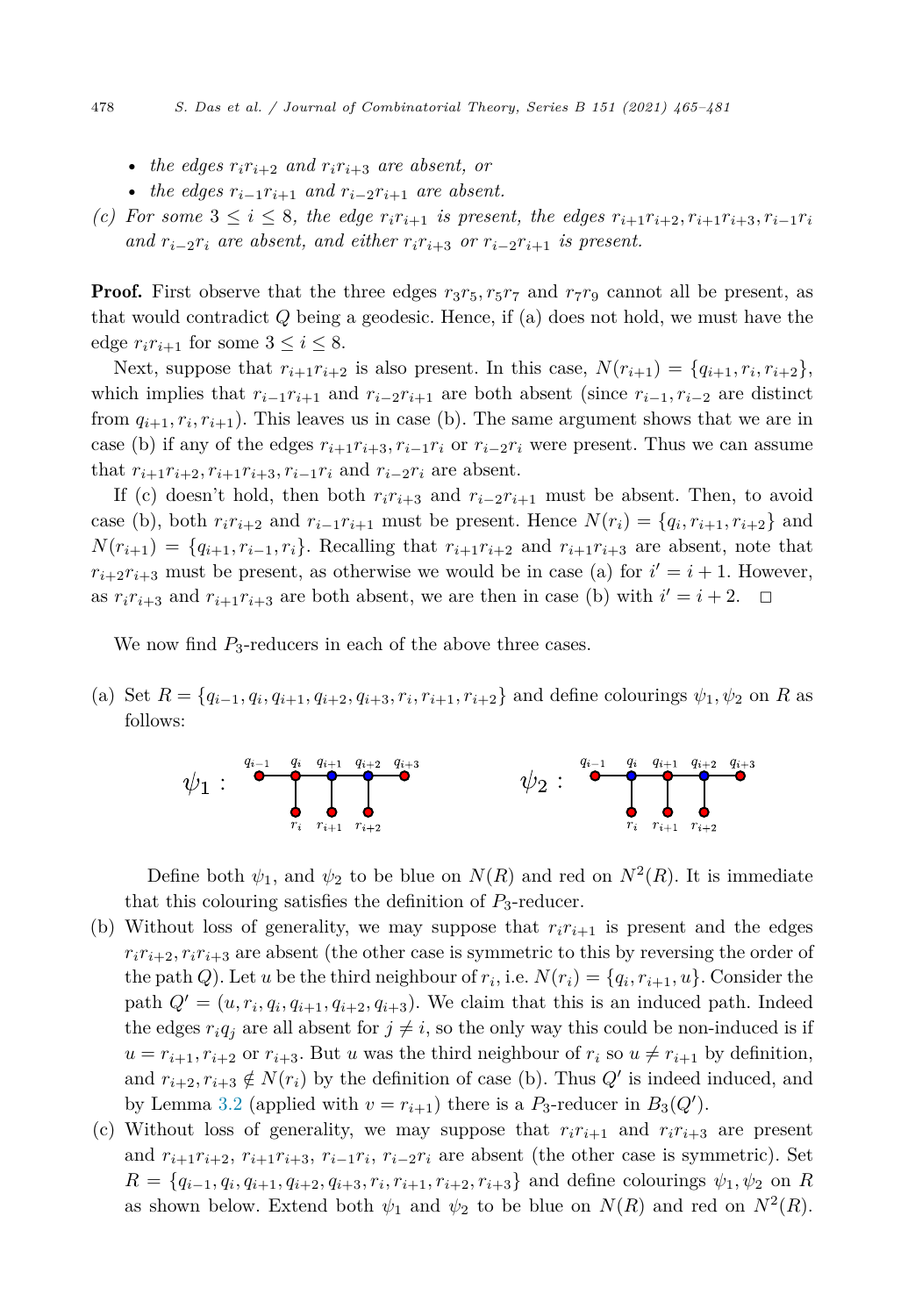<span id="page-14-0"></span>Since  $q_i, r_i, q_{i+1}$  have no neighbours in  $N(R)$ , it is easy to check that this colouring satisfies the definition of *P*3-reducer.



#### 4. Concluding remarks

In this paper we have proven Ando's conjecture for all large connected cubic graphs. While this only leaves a finite number of graphs to be checked, and there is room to optimise the constants in our proof, there will still be too many cases to be handled computationally. Hence, a complete resolution of Conjecture [1.2](#page-2-0) will likely require some additional ideas. In this section we indicate some ways in which our proof could be modified, which might help make progress towards the full conjecture, and close with some related open problems.

*A simpler starting block* While our proof is relatively short, one could argue that it is not fully self-contained, as we use Thomassen's theorem, which is already a very significant result. However, it is not crucial in our proof that, in the partition of the edges of *G* into linear forests  $F_1$  and  $F_2$ , the paths have length at most five. We could therefore replace Theorem [1.1](#page-2-0) with one of its predecessors (the theorems of Aldred and Wormald [\[5](#page-16-0)] or Jackson and Wormald [\[12](#page-16-0)]), which have simpler proofs, but allow for longer paths. Although this comes at the cost of requiring *Pt*-reducers for larger values of *t*, our constructions readily generalise to longer paths. This is especially easy when we assume *G* has large girth, resulting in a truly short proof of this special case.

*Fewer reducers* Alternatively, one might seek to reduce the amount of work done in Section [3,](#page-8-0) when constructing the  $P_t$ -reducers. A potential route to simplification lies in the observation that, when using Theorem [1.1](#page-2-0), it was not very important that the paths in  $F_1$  were so strongly bounded in length. Indeed, we only used the lengths of the paths in  $F_1$  to bound the Lipschitz constant  $c$  in our application of Theorem [2.2](#page-4-0), and we can afford for this to be as large as  $n^{o(1)}$ . On the other hand, if we can limit the lengths of the paths in  $F_2$  to some  $\ell \leq 4$ , then we would only need to construct  $P_t$ -reducers for  $2 \leq t \leq \ell+1$ .

Question 4.1. *What is the smallest for which the edges of any connected cubic graph on*  $n$  *vertices can be partitioned into two spanning linear forests*  $F_1$  *and*  $F_2$ *, such that the paths in*  $F_1$  *are of length*  $n^{o(1)}$ *, and the paths in*  $F_2$  *are of length at most*  $l$ ?

It is worth noting that, while the five in Theorem [1.1](#page-2-0) is best possible, the examples of tightness given by Thomassen [\[16](#page-16-0)] are the two cubic graphs on six vertices. It would be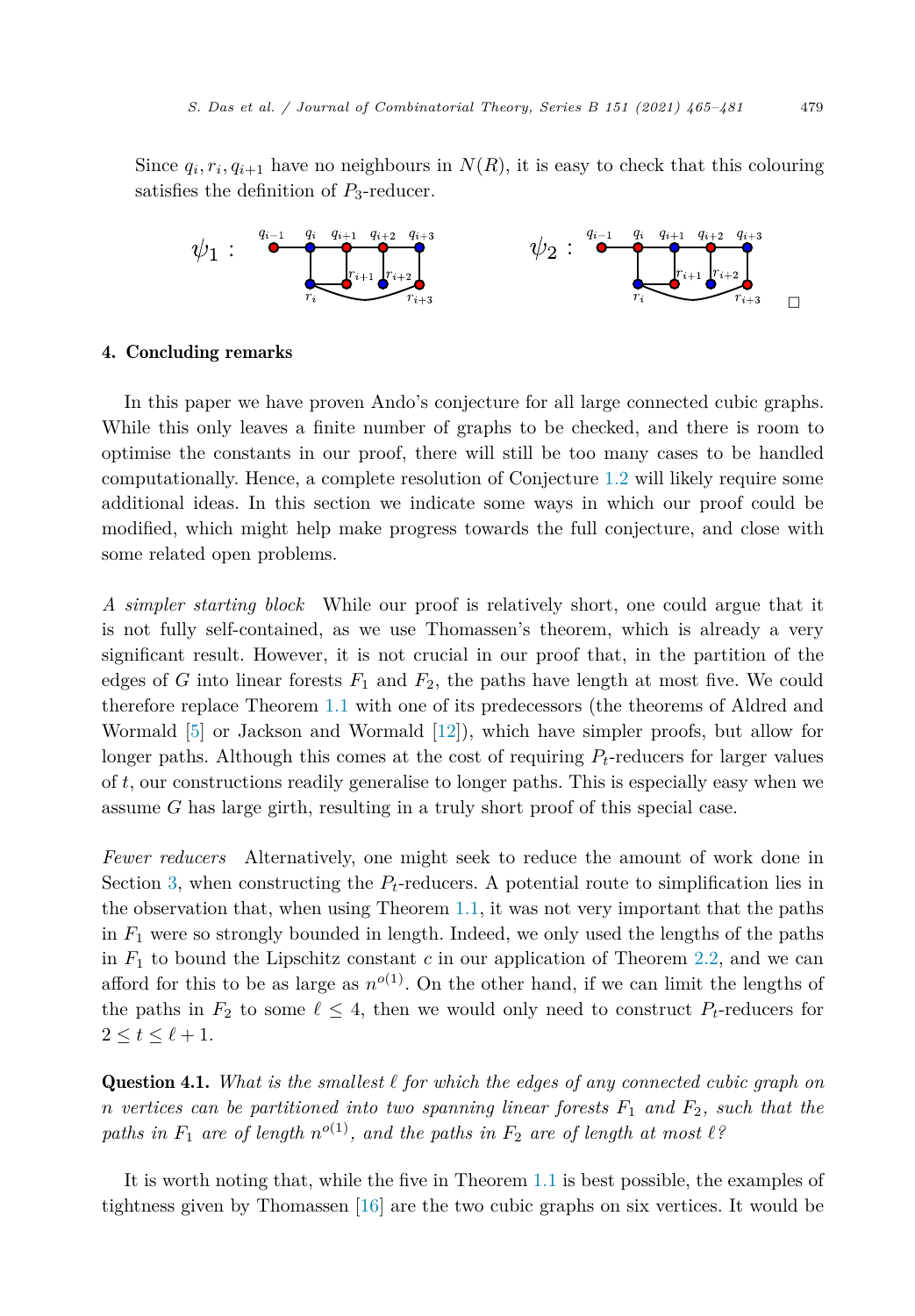interesting to know if there are arbitrarily large tight constructions, or if, when dealing with large connected graphs, one can achieve  $\ell = 4$  even in the symmetric setting. Furthermore, we can weaken Question  $4.1$ , as in our application  $F_1$  does not have to be a linear forest, but rather a bipartite graph with bounded components.

*Stronger conjectures* While Theorem [1.3](#page-2-0) sheds light on the structure of large cubic graphs, showing that they can be partitioned into isomorphic induced subgraphs, it does not directly address the motivating question raised in Section [1,](#page-0-0) as there are no guarantees that these subgraphs are simple. However, by analysing our proof, one can obtain some further information about the subgraphs obtained. As stated in Proposition [2.1,](#page-3-0) the only monochromatic components in the initial random colouring are paths of length at most five. When we then use the  $P_t$ -reducers to make the subgraphs isomorphic, we can introduce more complicated monochromatic components. However, since the *Pt*reducers are all isolated within balls of bounded radius, it follows that the components in the isomorphic subgraphs are of bounded size.

In particular, if we assume that our connected graph has large girth, $4$  it follows that the isomorphic subgraphs are forests. Moreover, we need never have vertices of degree three in the isomorphic subgraphs, as these can be recoloured (in pairs) to become isolated vertices of the opposite colour. Thus, we in fact partition large connected cubic graphs of large girth into isomorphic linear forests. It was conjectured by Abreu, Goedgebeur, Labbate and Mazzuoccolos [[2\]](#page-16-0) that every cubic graph should admit such a partition; the challenge lies in removing the girth condition.

Ban and Linial [\[7](#page-16-0)] went even further, conjecturing that much more should be true when we restrict our attention to two-edge-connected cubic graphs.

Conjecture 4.2. *The vertices of every bridgeless cubic graph, with the exception of the Petersen graph, can be two-coloured such that the two colour classes induce isomorphic matchings.*

The conjecture remains open, although it has been proven for three-edge-colourable graphs by Ban and Linial [\[7](#page-16-0)] and for claw-free graphs by Abreu, Goedgebeur, Labbate and Mazzuoccolo [\[1](#page-16-0)], while Esperet, Mazzuoccolo and Tarsi [[9\]](#page-16-0) proved that any counterexample must have circular flow number equal to five. It would be very interesting to see to what extent our methods can be applied to this conjecture, as well as to Wormald's conjecture on partitioning the edges of cubic graphs into isomorphic linear forests.

#### Acknowledgment

We are grateful to the anonymous reviewers for their valuable comments and helpful suggestions.

<sup>4</sup> By carefully considering the *Pt*-reducers from Section [3.1,](#page-8-0) it suffices to assume girth at least 15.